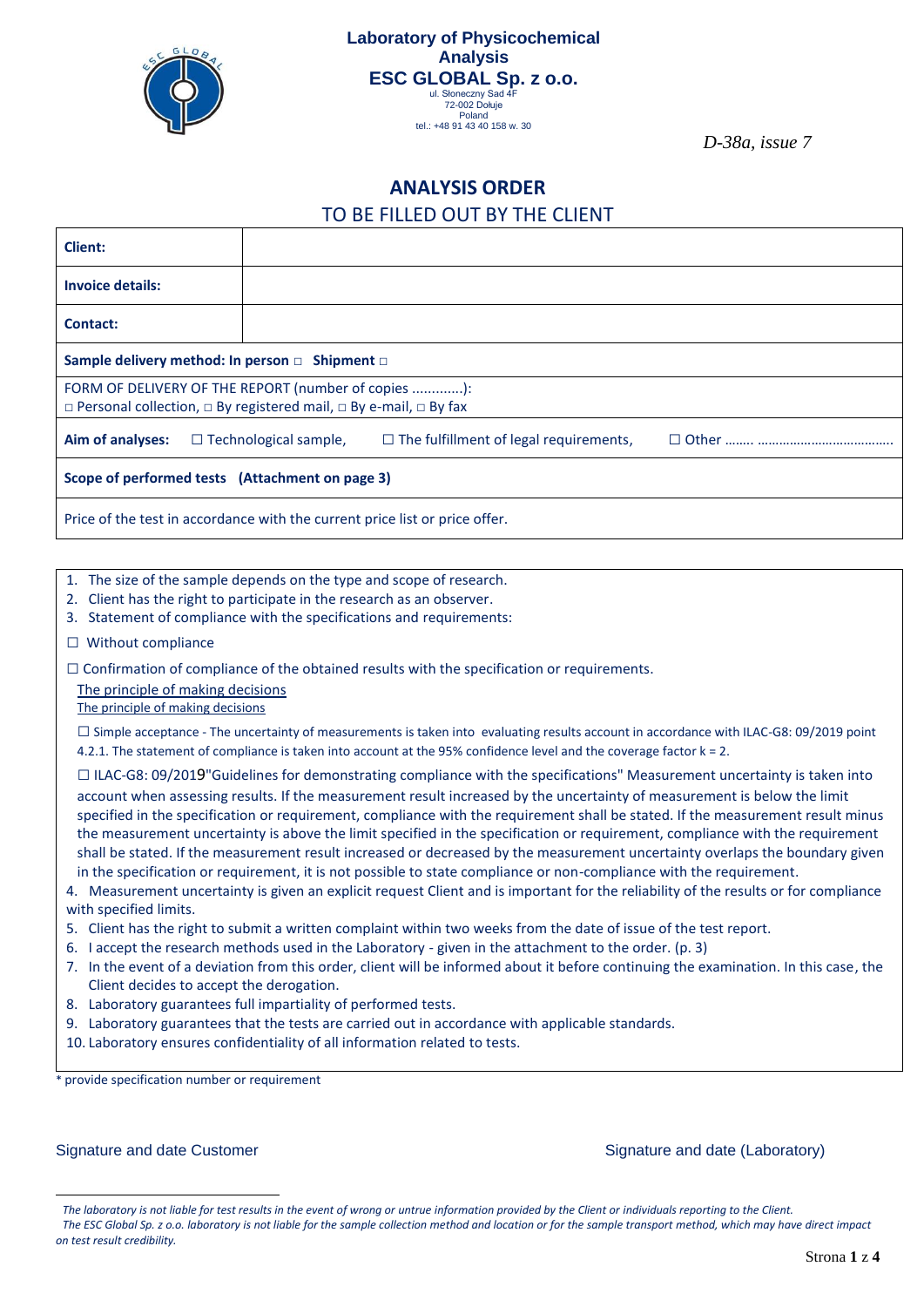

*D-38a, issue 7*

## **SAMPLE IDENTIFICATION** (TO BE FILLED OUT BY THE CLIENT)

| No. | <b>Sample</b><br>marking by<br>the client | Sample type<br>(e.g.: water, residue) | <b>Sample collection</b><br><b>location</b> | <b>Test code</b><br>(Attachment 1) | Notes** |
|-----|-------------------------------------------|---------------------------------------|---------------------------------------------|------------------------------------|---------|
|     |                                           |                                       |                                             |                                    |         |
|     |                                           |                                       |                                             |                                    |         |
|     |                                           |                                       |                                             |                                    |         |
|     |                                           |                                       |                                             |                                    |         |
|     |                                           |                                       |                                             |                                    |         |
|     |                                           |                                       |                                             |                                    |         |
|     |                                           |                                       |                                             |                                    |         |
|     |                                           |                                       |                                             |                                    |         |
|     |                                           |                                       |                                             |                                    |         |
|     |                                           |                                       |                                             |                                    |         |
|     |                                           |                                       |                                             |                                    |         |
|     |                                           |                                       |                                             |                                    |         |
|     |                                           |                                       |                                             |                                    |         |
|     |                                           |                                       |                                             |                                    |         |
|     |                                           |                                       |                                             |                                    |         |
|     |                                           |                                       |                                             |                                    |         |
|     |                                           |                                       |                                             |                                    |         |
|     |                                           |                                       |                                             |                                    |         |
|     |                                           |                                       |                                             |                                    |         |
|     |                                           |                                       |                                             |                                    |         |
|     |                                           |                                       |                                             |                                    |         |
|     |                                           |                                       |                                             |                                    |         |
|     |                                           |                                       |                                             |                                    |         |

\*\* *Fill out for analysis of water parameters not covered by accreditation, e.g.: calcium hardness, copper, aluminium, zinc, sulphites, sulphates, and other.*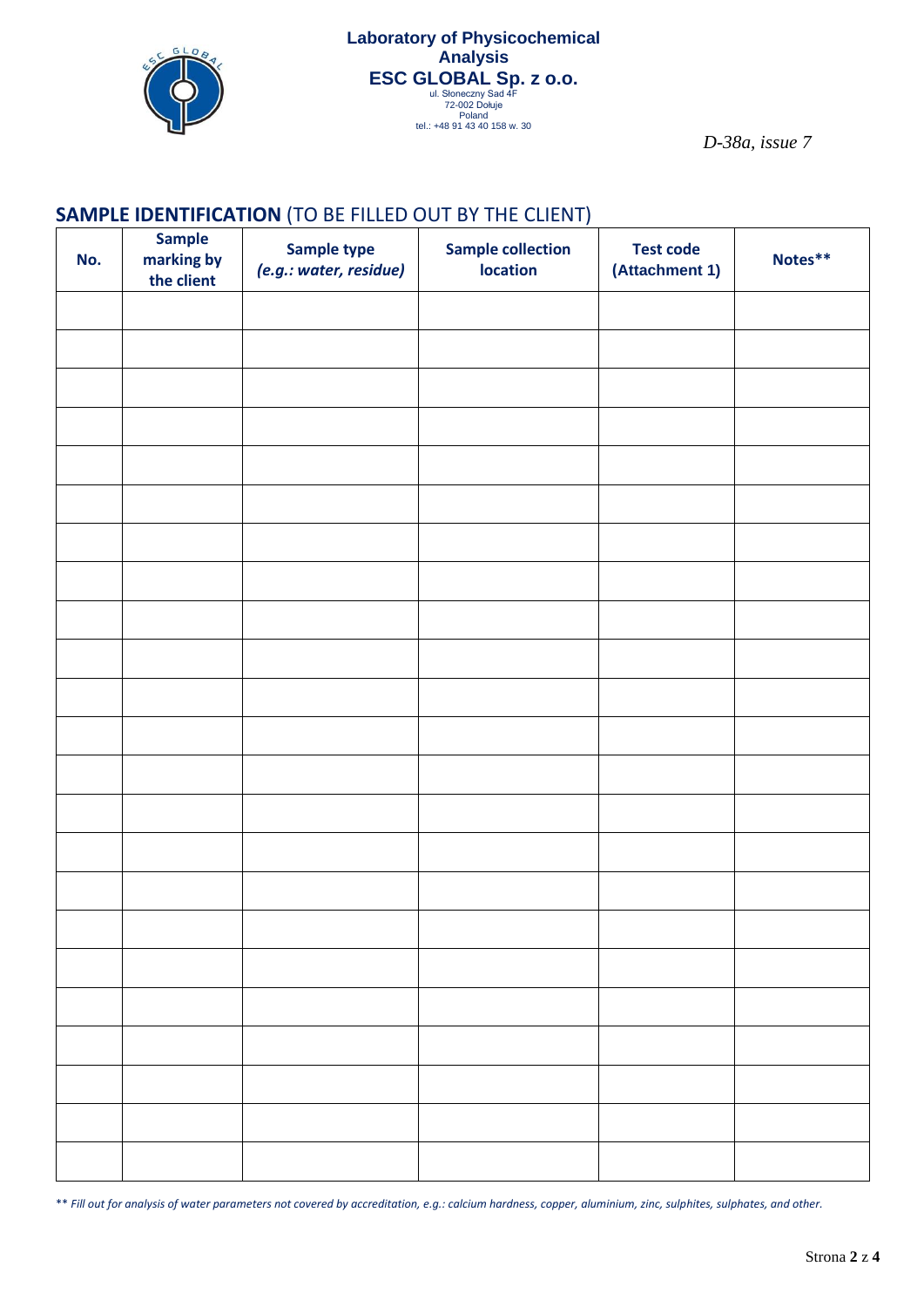

# **[Laboratory](https://pl.pons.com/tłumaczenie/angielski-polski/Laboratory) [of](https://pl.pons.com/tłumaczenie/angielski-polski/of) [Physicochemical](https://pl.pons.com/tłumaczenie/angielski-polski/Physicochemical) [Analysis](https://pl.pons.com/tłumaczenie/angielski-polski/Analysis) ESC GLOBAL Sp. z 0.0.**<br>
ul. Słoneczny Sad 4F<br>
<sup>72-002 Dołuje</sup><br>
Poland<br>
<sup>Poland</sup> 43 40 158 w. 30

*D-38a, issue 7*

#### ATTACHMENT 1. List of tested parameters, test codes

| <b>Test parameters</b>            | <b>Test</b><br>code | <b>Analysis</b><br>no. | <b>Analysis parameters</b>                                                                                                      | <b>Status</b><br>method |
|-----------------------------------|---------------------|------------------------|---------------------------------------------------------------------------------------------------------------------------------|-------------------------|
| <b>Basic water</b><br>parameters  |                     | $\mathbf{1}$           | <b>Determination pH</b> Range: $2.0 - 14.0$<br>Potentiometric method PN-EN ISO 10523:2012                                       | Q                       |
|                                   |                     | $\overline{2}$         | Conductivity Range: $25 - 10000 \mu$ S/ cm<br>Conductivity method; PN-EN 27888:1999                                             | А                       |
|                                   |                     |                        | Total hardness Range: 3,5-20 °dH                                                                                                |                         |
|                                   |                     | 3                      | Spectrophotometric method, HACH LCK Nr 327, edition 1 z 07/2019                                                                 | A                       |
|                                   |                     | 4                      | Residual hardnessRange: 0,02-6 °Dh<br>Spectrophotometric method,, HACH LCK Nr 427, edition 1 z 07/2019                          | Q                       |
|                                   |                     | 5                      | Chlorides Range: 3 - 1000 mg/l<br>Spectrophotometric method HACH LCK Nr 311, wydanie 1 z 11/2019                                | Α                       |
|                                   |                     | 6                      | Iron Zakres: $0.45 - 6.0$ mg/l Fe <sup>2+/3+/tot.</sup><br>Spectrophotometric method, HACH LCK Nr 320, wydanie 1 z 07/2019      | A                       |
|                                   |                     | $\overline{7}$         | Alkalinity P Range 0,4 - 20 mmol/l<br>Metoda miareczkowa, PN-EN ISO 9963-1:2001                                                 | Q                       |
|                                   |                     | 8                      | Alkalinity M Range: 0,4 - 20 mmol/l                                                                                             | Q                       |
|                                   |                     | 9                      | Metoda miareczkowa, PN-EN ISO 9963-1:2001<br>Silica Range: $5 - 100$ mg/l $SiO2$                                                | A                       |
|                                   |                     | 10                     | Spectrophotometric method, HACH Nr 8185, wydanie 9 z 01/2014<br>Manganese Range: 0,0085 - 0,5 mg/l Mn                           | Α                       |
|                                   |                     |                        | Spectrophotometric method, HACH LCW Nr 532, wydanie B z 08/2011<br><b>Magnesium</b> Range: $3 - 50$ mg/l Mg                     |                         |
|                                   |                     | 11                     | Spectrophotometric method, HACH LCK Nr 327, wydanie 1 z 07/2019<br>Calcium Range: 5 - 100 mg/l Ca                               | Q                       |
|                                   |                     | 12                     | Spectrophotometric method, HACH LCK Nr 327, wydanie 1 z 07/2019                                                                 | $\mathbf{Q}$            |
|                                   |                     | 13                     | Sulphate Range: $2 - 7000$ mg/l SO <sub>4</sub> <sup>2-</sup><br>Spectrophotometric method, HACH Nr 10248, wydanie 11 z 10/2019 | Q                       |
|                                   |                     | 14                     | Copper Range: 0,1-8,0 mg/l Cu<br>Spectrophotometric method, HACH LCK Nr 329, wydanie 1 z 07/2019                                | Q                       |
|                                   | <b>PW</b>           | 15                     | Zinc Range: $0,2 - 6.0$ mg/l Zn<br>Spectrophotometric method, HACH LCK Nr 360, wydanie 1 z 07/2019                              | $\mathbf{Q}$            |
|                                   |                     | 16                     | Magnesium Range: 0-100 mg/l<br>Photometric method, Palintest Nr 21, V1-10/05                                                    | Q                       |
|                                   |                     | 17                     | Calcium hardness Range: 0 - 500 mg/l CaCO <sub>3</sub><br>Photometric method, Palintest Nr 12, V1-10/05                         | Q                       |
|                                   |                     | 18                     | Zinc Range: $0 - 4.0$ mg/l Zn                                                                                                   | $\mathbf{Q}$            |
|                                   |                     | 19                     | Photometric method, Palintest Nr 35, V1-10/05<br>Molybdate Range: $0 - 20$ mg/l MoO <sub>4</sub> ,                              | Q                       |
|                                   |                     |                        | Photometric method, Palintest Nr 42, V2-09/11<br>Molybdate Range: $0 - 100$ mg/l MoO <sub>4</sub>                               |                         |
|                                   |                     | 20                     | Photometric method, Palintest Nr 22, V1-10/05<br>Sulphate Range: $0 - 200$ mg/l SO <sub>4</sub> <sup>2-</sup>                   | Q                       |
|                                   |                     | 21                     | Photometric method, Palintest Nr 32, V1-10/05                                                                                   | $\mathbf{Q}$            |
|                                   |                     | 22                     | Sulphite Range: $0 - 500$ mg/l Na2SO <sub>3</sub><br>Photometric method, Palintest Nr 34, V1-10/05                              | Q                       |
|                                   |                     | 23                     | Chlorine dioxide Zakres: $0 - 9.5$ mg/l ClO <sub>2</sub><br>Photometric method Palintest Nr7.3, V4-12/11                        | Q                       |
|                                   |                     | 24                     | Polyacrylates Range: 1 - 30 mg/l<br>Photometric method PrimeLab Nr 85,                                                          | $\mathbf{Q}$            |
|                                   |                     | 25                     | Organophosphonate Range: 0 - 20 mg/l PO <sub>4</sub><br>Photometric method, Palintest Nr 44, V1-10/05                           | Q                       |
|                                   |                     | 26                     | Nitrate Range: $0 - 1$ mg/l N, $0 - 20$ mg/l N<br>Photometric method, Palintest Nr 23, V2-01/15                                 | Q                       |
|                                   |                     | 27                     | Copper Range: 0 - 0.5 mg/l Cu                                                                                                   | Q                       |
|                                   |                     | 28                     | Photometric method Palintest Nr10, V2-12/11<br>Aluminium Range: $0 - 0.5$ mg/l Al.                                              | Q                       |
|                                   |                     |                        | Photometric method Palintest Nr 3, V4-01/15<br>Free Chlorine Range: $0 - 5.0$ mg/l                                              |                         |
|                                   |                     | 29                     | Photometric method Palintest Nr 7, V1-10/05                                                                                     | Q                       |
| <b>Analysis of</b><br>elements in | IW                  |                        | Stężenie pierwiastków<br>Zakres:                                                                                                | A                       |